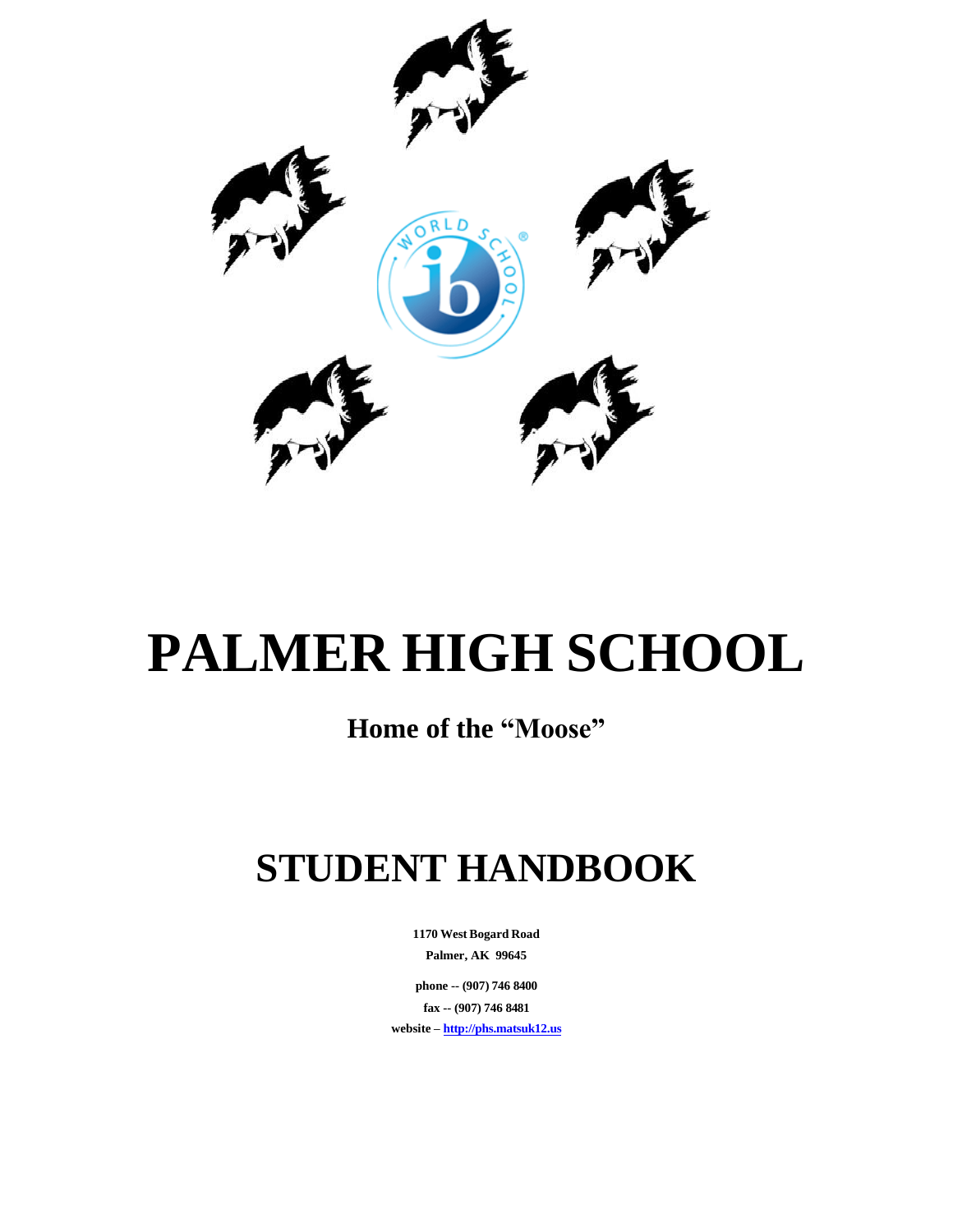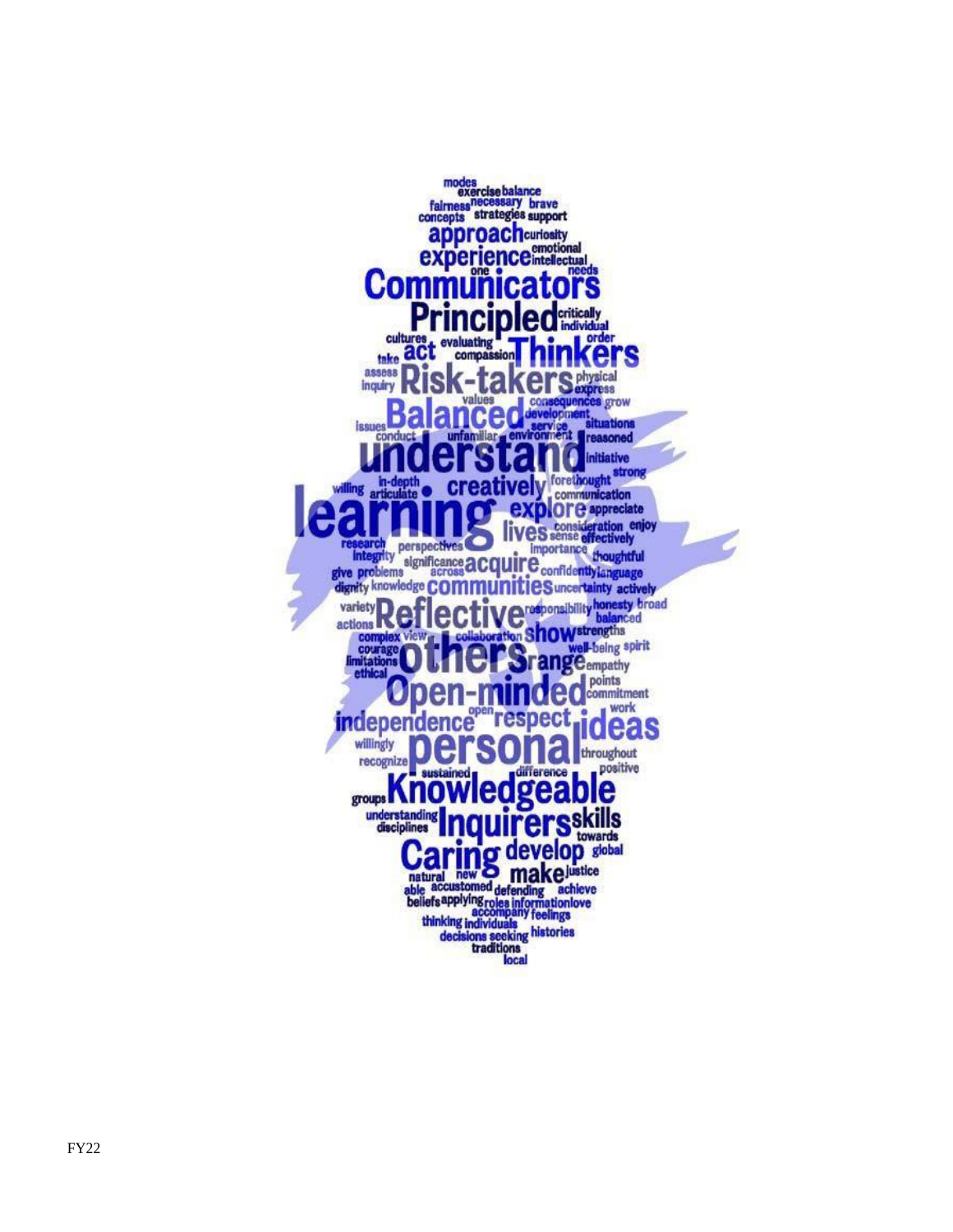





**PALMER HIGH SCHOOL Home of the "Moose"**

> 1170 West Bogard Road Palmer, Alaska 99645 [http://phs.matsuk12.us](http://phs.matsuk12.us/)

Paul Reid, Principal **Phone #** (907) 746-8400<br>
Find Simmons, Assistant Principal **Phone 2008**<br>
Phone # (907) 746-8408 Jim Simmons, Assistant Principal and Admin. Phone # (907) 746-8408<br>
Dave Booth, Assistant Principal and Admin. Phone # (907) 746-8481 Dave Booth, Assistant Principal Dale Ewart, Activities Director Admin. Fax # (907) 746-8402 Dave Bonn, Safety and Security Coordinator

**~~ Life-long Learners ~~ Community Assets ~~ Citizens of Integrity ~~**

Dear PHS student,

Welcome to Palmer High School, Home of the Moose. At Palmer High, we continue to be at the forefront of educational innovation. We believe in creating and sustaining a positive environment where students have the opportunity to experience their highest level of success. We work towards maintaining the safest and most supportive learning environment possible. With a highly qualified and dedicated staff, Palmer students will enjoy a rigorous and rewarding high school career.

This PHS handbook clarifies the policies and procedures pertaining to student activities and responsibilities as set forth by the School Board, Mat-Su Borough School District, and your school administration. It is the responsibility of each student to read, understand, and abide by the rules and regulations stated in this handbook. This handbook and the district student handbooks govern your school life. Students are expected to know and exercise their rights as outlined in these handbooks. Any system of governance only works well if those for whom the rules are written know them and exercise their rights about those rules. Concurrently, students are fully expected to act in a responsible fashion.

Please let us know if you have questions or concerns about PHS, and have a fantastic year.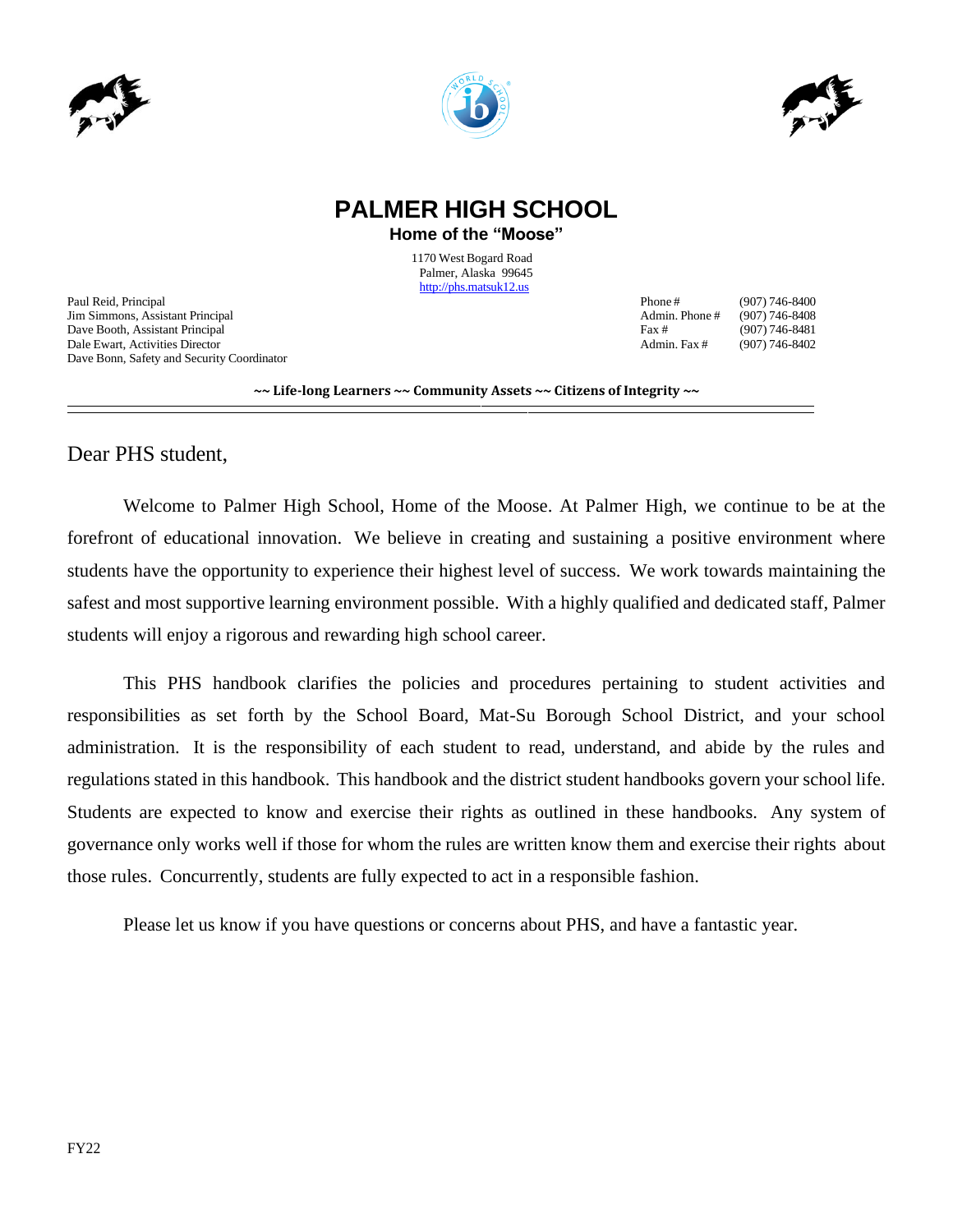



## **PHILOSOPHY**

*At Palmer High School, our educational vision is to focus on quality education and a high level of student achievement. It is our role to work in partnership with the community to develop contributing, self-directed, responsible citizens for a changing world. Multiple opportunities are provided through a rigorous and diversified curriculum in a safe and supportive environment.*

## *Palmer High Guidelines for Success*

## **Palmer High learners strive to be:**

**Inquirers** They develop their natural curiosity. They acquire the skills necessary to conduct inquiry and research and show independence in learning. They actively enjoy learning and this love of learning will be sustained throughout their lives.

**Knowledgeable** They explore concepts, ideas and issues that have local and global significance. In so doing, they acquire in-depth knowledge and develop understanding across a broad and balanced range of disciplines.

**Thinkers** They exercise initiative in applying thinking skills critically and creatively to recognize and approach complex problems, and make reasoned, ethical decisions.

**Communicators** They understand and express ideas and information confidently and creatively in more than one language and in a variety of modes of communication. They work effectively and willingly in collaboration with others.

**Principled** They act with integrity and honesty, with a strong sense of fairness, justice and respect for the dignity of the individual, groups and communities. They take responsibility for their own actions and the consequences that accompany them.

**Open-minded** They understand and appreciate their own cultures and personal histories, and are open to the perspectives, values and traditions of other individuals and communities. They are accustomed to seeking and evaluating a range of points of view, and are willing to grow from the experience.

**Caring** They show empathy, compassion and respect towards the needs and feelings of others. They have a personal commitment to service, and act to make a positive difference to the lives of others and to the environment.

**Risk-takers** They approach unfamiliar situations and uncertainty with courage and forethought, and have the independence of spirit to explore new roles, ideas and strategies. They are brave and articulate in defending their beliefs.

**Balanced** They understand the importance of intellectual, physical and emotional balance to achieve personal wellbeing for themselves and others.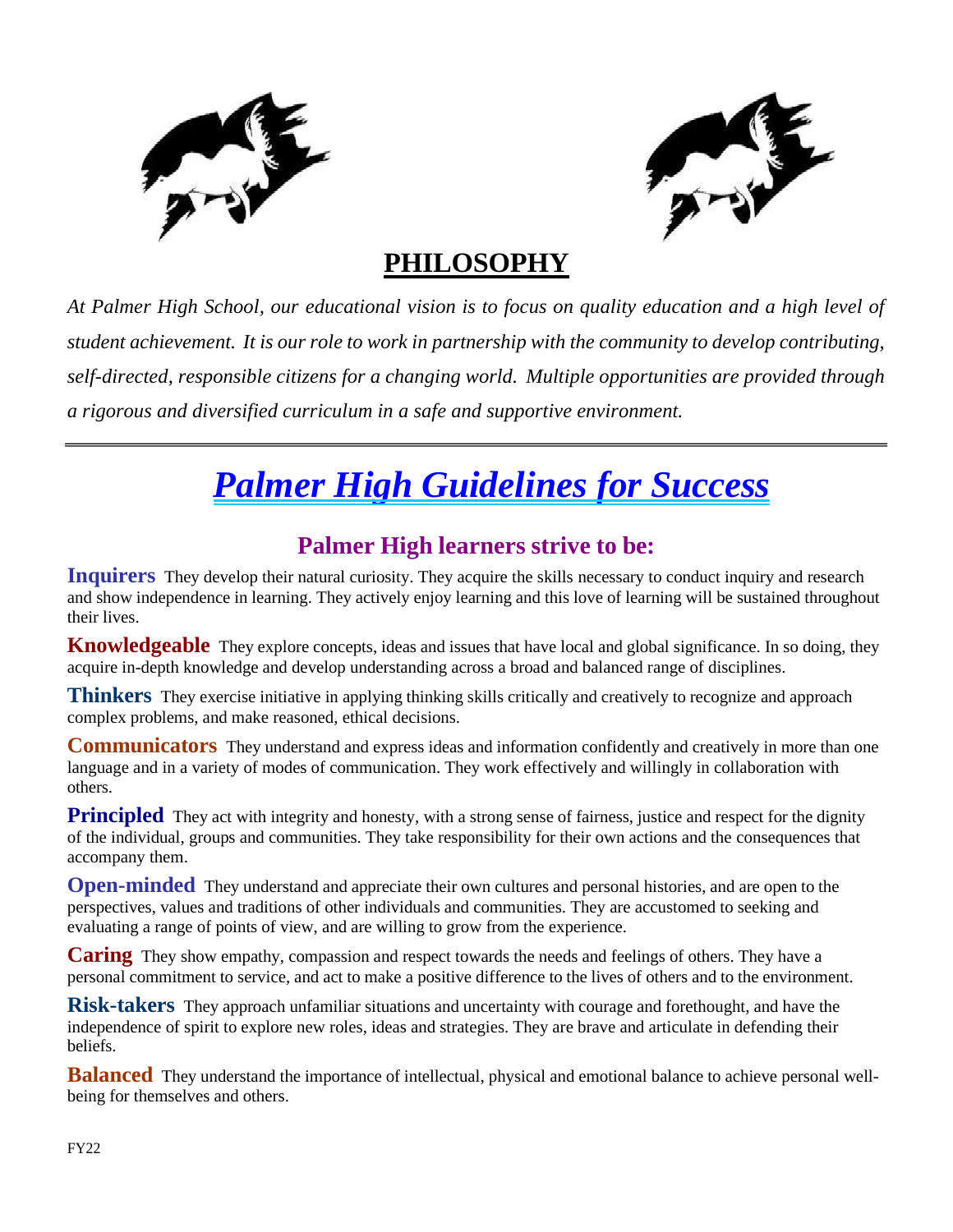**Reflective** They give thoughtful consideration to their own learning and experience. They are able to assess and understand their strengths and limitations in order to support their learning and personal development.

**This handbook outlines information and expectations; necessary modifications made by the school administration will be announced in the Daily Bulletin and / or Morning Announcements.**

## *PHS = Palmer High School MSBSD = Mat-Su Borough School District*

## **GENERAL INFORMATION ABOUT STUDENT LIFE**

**Assembly Behavior** - Assemblies provide students with educational and entertainment opportunities. In order for students to obtain the greatest benefit from these experiences, all students are required to attend and are expected to respect speakers and performers. Students are expected to listen quietly and to respect the rights of others by not creating disturbances.

**Beginning of the Day** - Classes begin each day at 7:45 a.m. The main hallways and locker banks will be opened to students as soon as possible after 7:00 a.m.

**Change of Schedule or Withdrawal** – Every effort will be made to provide  $10<sup>th</sup> - 12<sup>th</sup>$  grade students with the opportunity to choose their courses prior to the end of the year. When this time frame is not possible, scheduling will occur during the summer. Prior to classes beginning in August, students will have the opportunity to come to the school and make necessary changes to their schedule. With regard to the second semester courses, students will have all of the class days in December to make necessary changes. Due to the extended opportunity for students to make sure their schedule is exactly as they need it to be, there will be no schedule changes once the semester has begun, except for reasons of administrative need.

**Check out (withdrawing from PHS)** - In order for PHS to issue any report cards and related documents, a student must have no outstanding debts to the school or to the MSBSD. Debts that fall into this category include, but are not limited to missing books, damaged books, activities fees, non-returned uniforms and overdue library materials. Also, seniors must have a "clean slate" in order to participate in graduation ceremonies. Student ID cards will also be collected when a student withdraws from Palmer High.

**Course Procedures** - Each teacher will prepare a course syllabus that clearly specifies grading procedures, class expectations, course outcomes, class rules and provisions for make-up work for their class. Students should refer to this document for specific information about classroom procedures.

**Dance Regulations** - PHS will adhere to the guidelines for dances as set forth by the MSBSD (Note: Non-PHS students must have a guest pass to attend PHS dances); *see MSBSD guidelines on Guest Passes*).

**Dress Code** - Student dress and general appearance is a shared responsibility among students, parents/guardians, and the school. The Board of Education believes that appropriate dress and grooming contribute to a productive and safe learning environment. The Board expects students to give proper attention to personal cleanliness and to wear clothes that are suitable for the school activities, including industry requirements at the work site, in which they participate. Students have the right to make individual choices from a wide range of clothing and grooming styles, but they must not present a health, safety hazard, or a distraction which would interfere with the educational process. Attire bearing expression or insignia which is obscene, libelous, or which advocates racial, religious, or other prejudice is prohibited. Attire which advertises illegal substances for school age students is prohibited, as are items which suggest sex, alcohol, or tobacco products. Clothing which does not cover undergarments is prohibited. Students wearing prohibited attire will be asked to cover it, change it, or go home until proper attire is worn. The following minimum standards will be enforced:

a. Clothing and accessories, e.g., notebooks, patches, tattoos, and jewelry must not display racial or ethnic slurs or symbols, gang affiliations, vulgar, subversive, sexually suggestive, or otherwise inappropriate language or images; promotion of products that students may not legally buy such as alcohol, tobacco, and illegal drugs; or anything that promotes harm to another or to one's self.

b. Prohibited items include studded jewelry or chains, sunglasses unless medically required, sleepwear or clothing resembling sleepwear.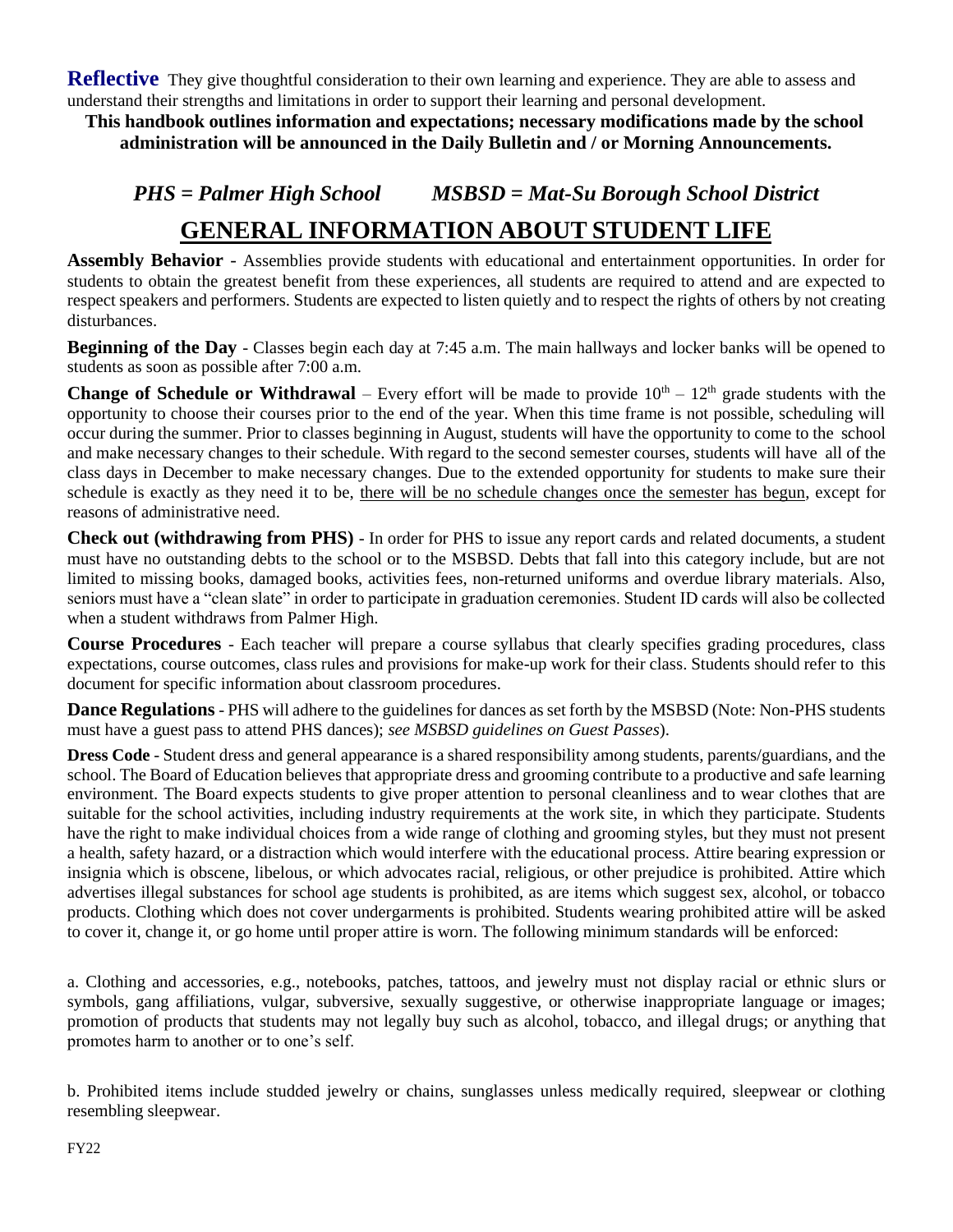**Driving and Parking** – In order to enter and/or park on campus, vehicles must meet all state and local vehicle regulations. Students must also comply with state and local driving regulations. Violations of this policy, reckless driving or improper parking may result in any or all of the following:

\*Loss of parking lot privileges for a specified period of time.

\*Total loss of parking lot privileges.

\*Student's vehicles being towed away at owners' expense.

\*Report to local police.

**Note: Your vehicle is subject to search at any time** in order to determine compliance with school, district, or legal regulations. Refusal to submit to a vehicle search will result in disciplinary action.

**Electronic communication devices** - Students may not use cell phones or other electronic communication devices inappropriately (i.e. during instructional time without teacher permission). Such articles, if they are confiscated, may be retrieved at the front office at the end of the school day. If a student's phone or other communication device is turned in to the office, a parent may need to come in to retrieve it. Repeated violations will result in loss of cell phone privileges and other sanctions as determined by school administrators. Note: Exceptions to this policy may be made by individual classroom teachers if it is for educationally relevant purposes.

**End of Day** - All students are expected to be off school grounds by 2:45 PM, unless involved in an extra-curricular activity that day and/or under the direct supervision of a staff member. Students remaining after 2:45 PM must remain in areas designated by PHS Administration (Front Arctic Entry). Students refusing to leave the building or re-entering the building without a valid reason may be subject to disciplinary action.

**Entrance/Exit** -For school and student safety, *only* the main front doors shall be used for entrance and exit at all times other than during an evacuation drill or actual emergency. Other exits are to be utilized only for specific purposes under the supervision of school staff. All exits other than the main front doors are considered "off limits" during school hours. Unauthorized use of these exits shall be considered flagrant insubordination and violation of the closed campus policy.

**Fire and other emergency drills** - Fire and other emergency drills are held in compliance with state requirements and such instruction is incorporated into the school curriculum.

When the fire alarm is heard, all work is to be suspended. All persons within the building are to leave as quickly and quietly as possible and to the designated gathering area at least 100 feet from the building. Absolute order is essential to the safety of all – students are required to remain with their class, and teachers will take attendance. Students that are not present will be marked truant and referred.

Other emergency drills (ie.: earthquake, lockdown, etc.) will be held within the guidelines of the MSBSD and after instruction by the classroom teachers. No cell phones should be used during emergency drills.

**Grading and Grade changes** - Visit the Guidance Department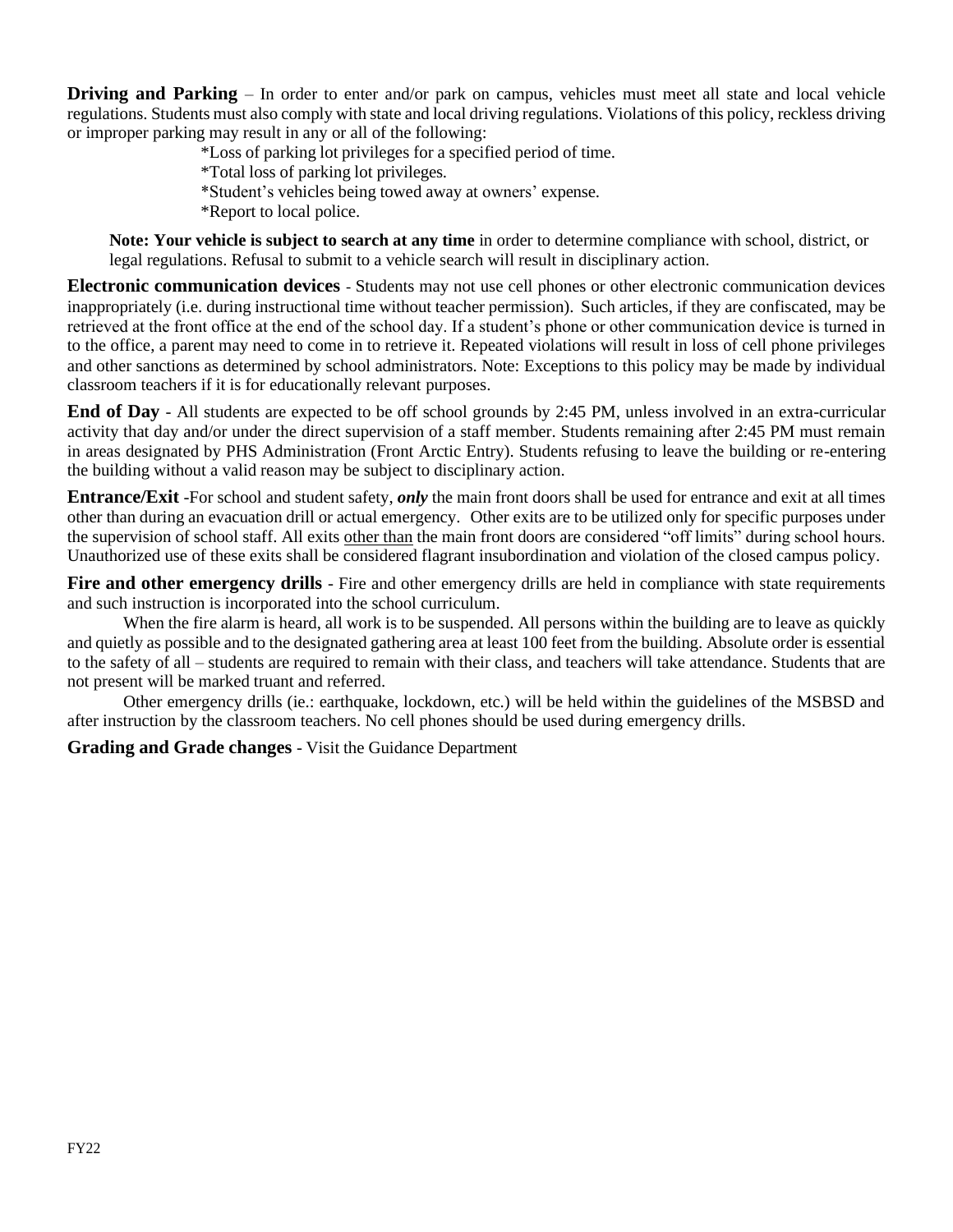**Guidance Services** - Please make an appointment with the guidance secretary. Academic guidance and counseling services that are available for all students include: assistance with educational planning, attendance, interpretation of test scores, occupational and career information, study skills, and help with home, school and/or social concerns. The Guidance Career Library is open to students and parents for career and post-secondary planning. Career and college materials are available, and students are encouraged to browse during free time.

**Hallway Policy** - Students must be in class during class time. Teachers are asked to use discretion and issue hall passes only when absolutely necessary. Teachers are advised to prohibit students from being released the first and last 10 minutes of class. Students in the hallways during class time without a pass issued for them will be considered truant.

During lunch, all supervised areas are available to students. Closed areas include upper track area, PE hallway, locker rooms, outside of the building, CTE hallway, Music hallway and any other non-supervised areas.

**Health Services** - During the school day the PHS school nurse is available to assist with medical emergencies, acute illness, chronic health conditions or other health related concerns. **Medication Policy: Students are not allowed to possess any medications while on school grounds; this includes prescription and over-the-counter medications.** Commonly used asthma inhalers are the only exception. Prescription medications are given as directed in the physician's order by the nurse's office with parental consent. Tylenol/Acetaminophen may be given at the nurse's discretion with parental consent.

**Interscholastic Activities** - For any information related to interscholastic (ASAA) activities, clubs, and the like; refer to the MSBSD High School Co-Curricular Handbook, or check with the Athletic Director.

**Leaving school during school hours** - Students who must leave school during the school day need to drop-off a written excuse at the main office before 7:45 AM and must check out through the office. Emancipated students may check out of school with permission from the administration. All other students must have parental *and* administrative permission to leave campus. Students who leave school without complying with these checkout procedures will be considered truant. Students are not to access their vehicle during the school day without permission from the school administration. Juniors and Seniors that are granted off campus passes for academic reasons will follow their off campus pass agreement.

**Library use -** Students are expected to return library items in the same condition that they are checked out in; students are liable for damages to library materials. Failure to return library books and textbooks will prevent a student from completing the end-of-year check out process until the record is cleared. The librarian has the authority to determine and enforce student consequences for overdue or damaged library materials; such consequences may include detention, student block from checking out library materials, students not being allowed to participate in graduation ceremony and/or referral to school administration.

**Lockers** - Lockers are assigned to students for their convenience. The school considers everything in the locker to belong to the student to whom the locker was assigned. It is the student's responsibility to keep the lockers clean and sanitary, and the student is responsible for the care and contents of the locker and everything in it. Locker combinations should not be given to others; lockers are not to be shared with other students. The school will not accept responsibility for items lost or stolen from lockers. **Lockers belong to the school and may be subject to search at any time** in order to determine compliance with school, district, or legal regulations.

**Music Players –** The same general rules apply to these, as to electronic communication devices (see that section on page 6). If the volume of a personal listening device is such that the student is non-responsive to a request or directive by a staff member, the device may be confiscated. Portable speakers may not be used at school in common areas. Note: Exceptions to this policy may be made by individual classroom teachers if it is for educationally relevant purposes.

**Parent Liabilities for Damages -** Students and their parents are financially liable for property damage caused by the student's conduct.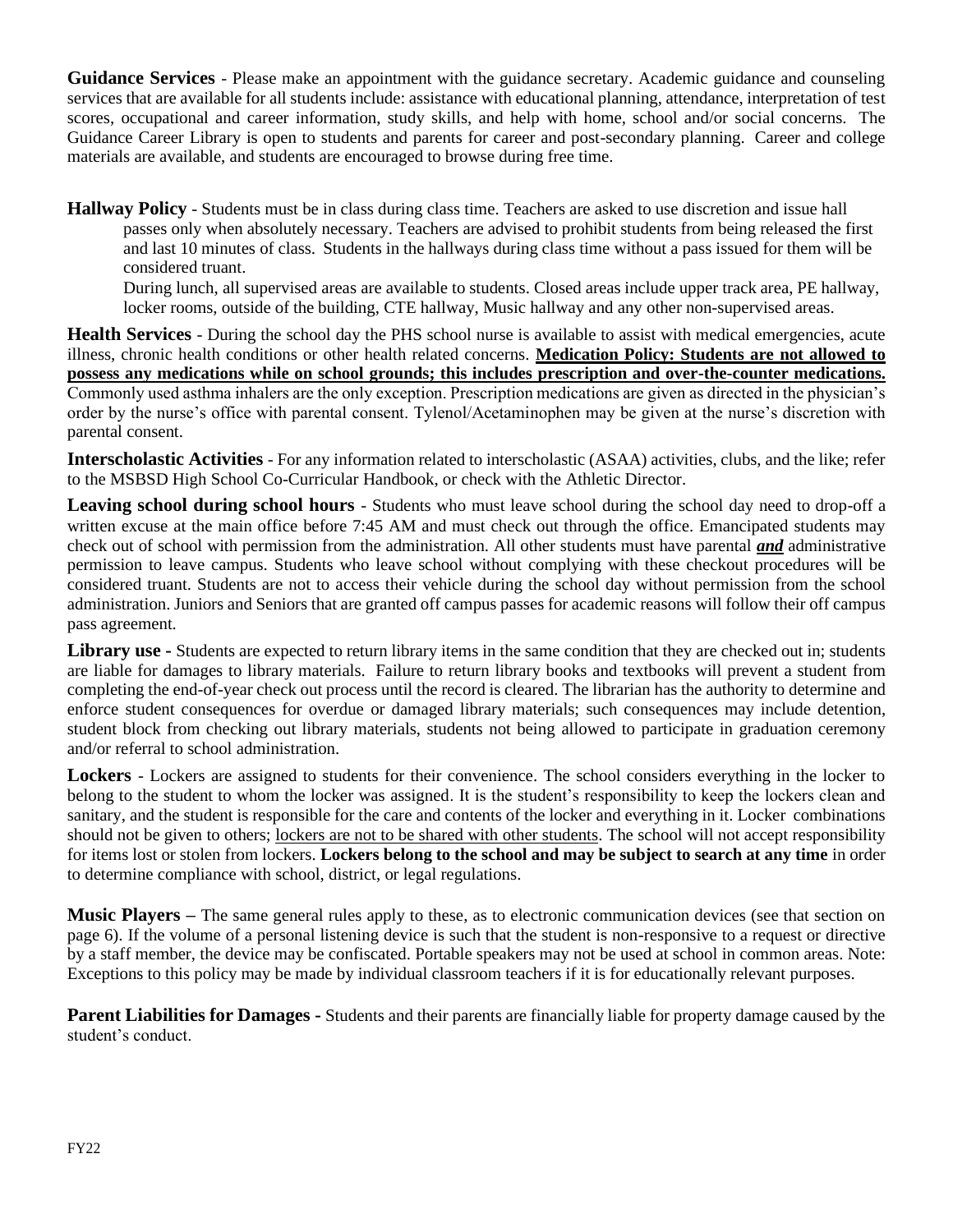**Personal Property** - It is the recommendation of the PHS administration that students not bring personal belongings of any significant value to school. This includes, but is not limited to cell phones, electronic listening devices, cameras of any type, and personal computers and peripherals. If students feel the need to bring such items, they should take appropriate precautions as **Palmer High School will not accept responsibility for items that are damaged or stolen**.

**Pledge to the Flag / Daily Bulletin** – Each day, via the intercom, someone will be leading the school community in the Pledge of Allegiance to the U.S. Flag. The daily bulletin will be also be read immediately prior to the first class period of the day.

**School Pictures / Student Identification Cards** - School pictures are taken early in the school year for the yearbook and for student ID cards; the yearbook photos are available for purchase. All students must have a picture taken for ID card purposes and headgear will not be worn for these. Student ID cards must be carried at all times when on school grounds and at a school activity. Students must surrender their ID card to a staff person if such a request is made of them. Also, student ID cards will be the only way for a student to get a pass to leave the classroom. If a student loses their card, a replacement card must be purchased for \$5.

**Skateboards, In-Line Skates, Scooters etc.-** The use of skateboards and in-line skates are prohibited on school grounds; use of them may result in their confiscation by school officials.

**Spectator Code of Ethics and Sportsmanship -** All students must realize the importance of their role in good sportsmanship. This refers to students who may be spectators as well as to those involved in play. According to the Alaska School Activities Association High School Handbook, if a spectator or player is guilty of unsportsmanlike conduct, the school will take appropriate action that can include but is not limited to suspension and/or barring from future contests/events.

All spectators are expected to:

- Remember the game is for the players. They are here because they want to play and enjoy the experience.
- Refrain from distracting the players during play.
- Recognize and appreciate skill in performance regardless of affiliation. Applause for an opponent's performance is a demonstration of generosity and good will.
- Treat the officials with respect before, during, and after a contest. A game cannot be played without officials as they are an integral part of the game; they should be considered impartial arbitrators.
- Display good conduct. Even though you paid admission, the management has the authority to remove any spectator who does not conduct him/herself respectfully. Abusive language is to be avoided.
- Remember the spectator's view of the game could be quite different from that of the official.
- Recognize the fact that spectators represent the school, as do the athletes.
- Respect, cooperate, and respond enthusiastically to cheerleaders.

**Student Evaluation of Teachers and Administrators** - Students may use the Student Survey of Teachers or Administrators Performance forms (available in the office) when they wish to comment on a teacher's or administrator's performance. If the form is signed, it will set in motion a procedure involving the subject of the appraisal and his or her immediate supervisor. The appraisal will be discussed and if there is a concern, attempts to resolve the concern will be made. This is the procedure to use when students have a compliment, concern or complaint about a staff member.

**Student Government** - Student Government is designed to give students a voice in the school. Any issues or concerns can be effectively addressed by utilizing these elected representatives to bring matters to the school administration. The Student Government can be as effective as the students make it – get involved.

**Student Insurance** - Insurance is available to students who need such coverage at a nominal cost. Please inquire in the office for information.

**Visitors** - All individuals not currently enrolled or employed at PHS must report to the office upon entering the building and obtain a Visitors Pass. Failure to comply with this provision may result in prosecution for trespassing. As all MSBSD schools are closed campuses, student visitors are not permitted during the school day.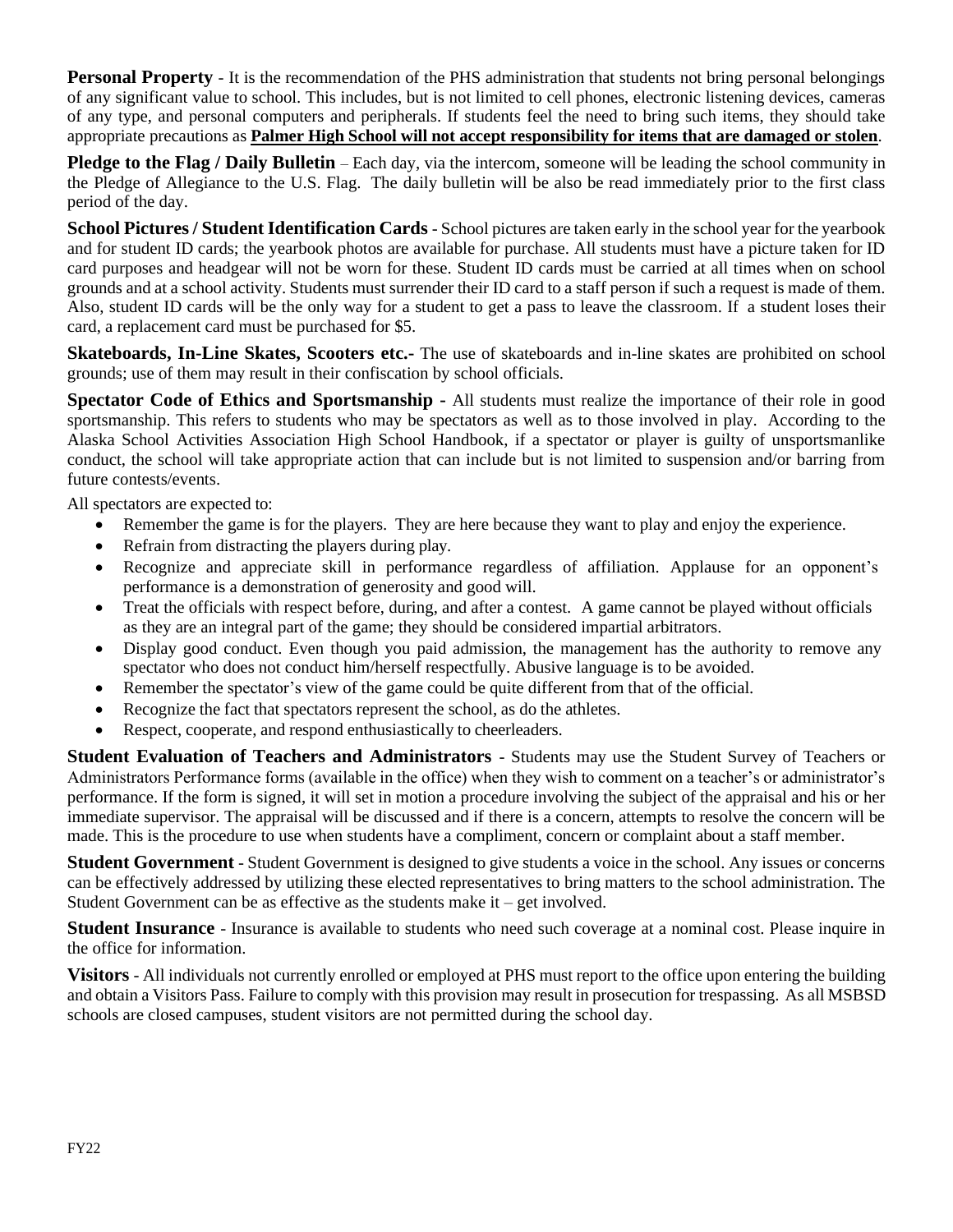## **GRADUATION REQUIREMENTS**

Graduation requirements may be different for different students and classes. Check with the Guidance Office for the specific course requirements, waivers, correspondence, credit recovery, or other options as they relate to your graduation.

## **PALMER HIGH SCHOOL ATTENDANCE POLICY**

**Absences** - An absence is defined as any time a student is neither present in his or her scheduled class nor attending any other school-sponsored, school supervised activity. Documentation of excuses and parent communication concerning absences contained in the student's attendance file is critical when decisions are forthcoming regarding grade and truancy issues.

Studies have shown student attendance at school is directly related to student success. Additionally, student attendance is one of the factors used to determine Adequate Yearly Progress under the NCLB Act. Parents, students, and schools need to work together to promote attendance and success.

Parents are encouraged to take an active role in student attendance and to alert the school when their child is to be absent. It is the responsibility of the student to make arrangements to keep up with school work when he or she is absent from school. The principal shall have the final authority and discretion on matters related to such discipline for truancy.

#### **Attendance Procedures**:

\*The teacher shall record daily attendance in their official class record.

\*All notes or other communication concerning the reasons for absences must be deposited in the office, at the beginning of the day whenever possible. All such documentation shall be kept in the student's attendance file. Emancipated students must submit their own written explanations for their absences and/or any other documentation regarding absences. All other students must bring a note from their parent or guardian explaining the student's absence. The note must include the student's full name, date(s) of absence(s), parent or guardian signature, and phone number(s) for contact. Written absence excuses must be turned in to the Main Office within 2 school days of the students return. Note that:

- $\triangleright$  An absence (A) is defined as missing an entire period or day.
- $\triangleright$  A tardy (T) is defined as arriving to class after the tardy bell.
- ➢ Teachers are to keep a record of tardy student on the Student Information System.
- ➢ In order to effectuate positive results and good communication, parents will be notified via the Connect-Ed message system after each absence. In cases of habitually truant students, a referral may be made to the Office of Children's Services.
- ➢ The Mid-semester Progress Report will contain a report of attendance as well as academic progress.
- ➢ At the end of each session (9 weeks) the report card will contain a report of attendance.

\*Students who accumulate excessive absences in any class and/or have demonstrated that they are "At Risk" due to absenteeism shall be subject to conditions that may include the following:

- $\triangleright$  Referral to the Intervention Team; be assigned to a teacher, counselor, or administrator who will be responsible for monitoring and reporting attendance as well as meeting with the student and parents to devise strategies for improving attendance.
- $\triangleright$  Be subject to restrictions on participation in any school activities or extra-curricular travel that would cause further absences from regularly scheduled classes.
- $\triangleright$  Be subject to other conditions and strategies that may be developed by the school and/or devised through parent conferences.

Students may be withdrawn due to non-attendance of 10 consecutive days.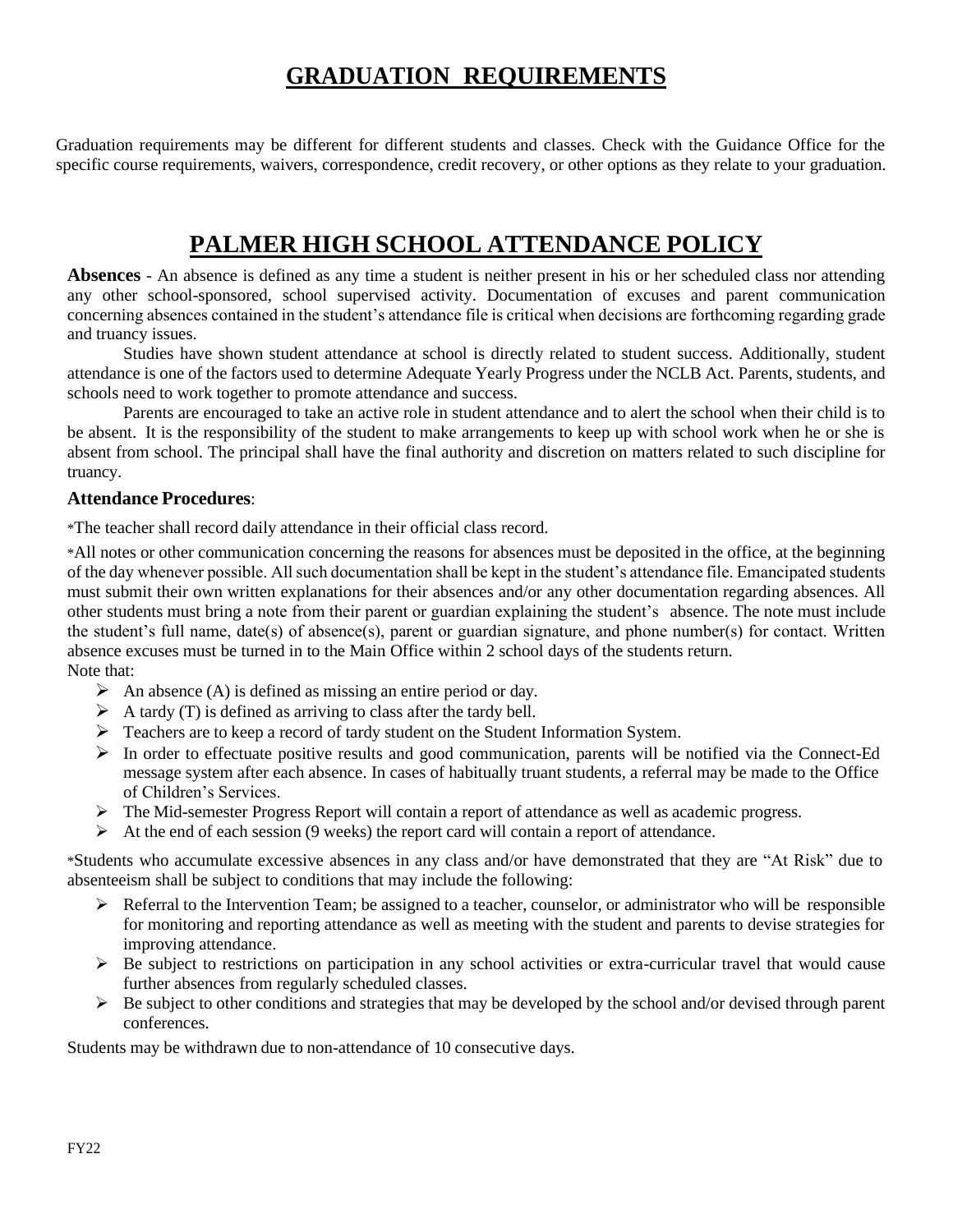**Makeup Work** - Makeup work is allowed for all absences. It is recommended an equal number of school days to the school days absent be allowed for makeup work, up to 10 days. The student is responsible for getting assignments for all work missed in accordance with the teacher's published procedures. There is work unique to the classroom setting that cannot be made up. In these cases, completion of alternative assignments may be required to achieve the same grade. These procedures must be approved by the principal and provided to students at the beginning of the semester. Whenever it is possible, students are encouraged to talk with their teachers ahead of a planned absence and make whatever arrangements are necessary to ensure all work can be completed.

**Truancy** - Consistent with Alaska State Law Sections 14.30.010 through 14.30.050, students will attend and be punctual to regularly scheduled classes unless officially excused. Enrolled students found to be absent from school or class for reasons other than those permitted by State Law shall be considered truant if they:

\*are absent from school without parent or guardian permission.

\*are absent from class or classes without permission although on school grounds.

\*leave school without administrative authorization or leave class without permission from the teacher or an administrator.

\*obtain permission to leave school or class for a specific reason and either do not comply with the specific reason or return to school.

\*leave school or class due to illness without reporting to the school office or nurse.

#### **Open/Closed Campus- Board Policy 5112.5 "Students who leave campus without written authorization from their parents or guardian** *AND* **permission from school authority shall be classified as truant."**

**OPEN/CLOSED CAMPUS (BP 5112.5/AR 5112.5)**: The School Board establishes a "closed campus" at District schools. The requirement to keep students on campus is part of the Board's efforts to maintain a safe school climate and to reduce afternoon absenteeism. Once students arrive at school, they must remain on campus until the end of the school day unless they have brought written authorization from their parents/guardians and received permission from school authorities to leave for a specific purpose. Students who leave campus without such authorization shall be classified as truant and subject to disciplinary action. The Board finds that school facilities and resources are adequate to serve the lunchtime needs of all of our students. The Board further perceives that a closed campus benefits students by encouraging them to participate in school activities, rather than following other pursuits which may not be in their best interests. The administration shall provide educational, recreational, organizational, and social opportunities for students during the lunch period. Students who have finished eating shall have a quiet place to read or study. Students participating in Districtwide courses, other credit options, or having an abbreviated course schedule travel on and off the school campus throughout the day. Principals can opt to extend this opportunity as an earned privilege to students making good choices as evidenced by both behavior and grades. Schools may elect to award open campus privileges to students minimally meeting the following specific criteria:

- 1. Juniors and seniors only
- 2. Parent permission required
- 3. Grade point average of 3.0 or greater the semester prior
- 4. No marijuana/alcohol/tobacco/drug infractions the previous year
- 5. No in or out of school suspensions in the previous semester

School principals can revoke open campus privilege for failing to meet the above criteria or other safety related violations. Examples would include, but are not limited to, taking another student off campus w who does not have the privilege or repeatedly being tardy returning from off campus.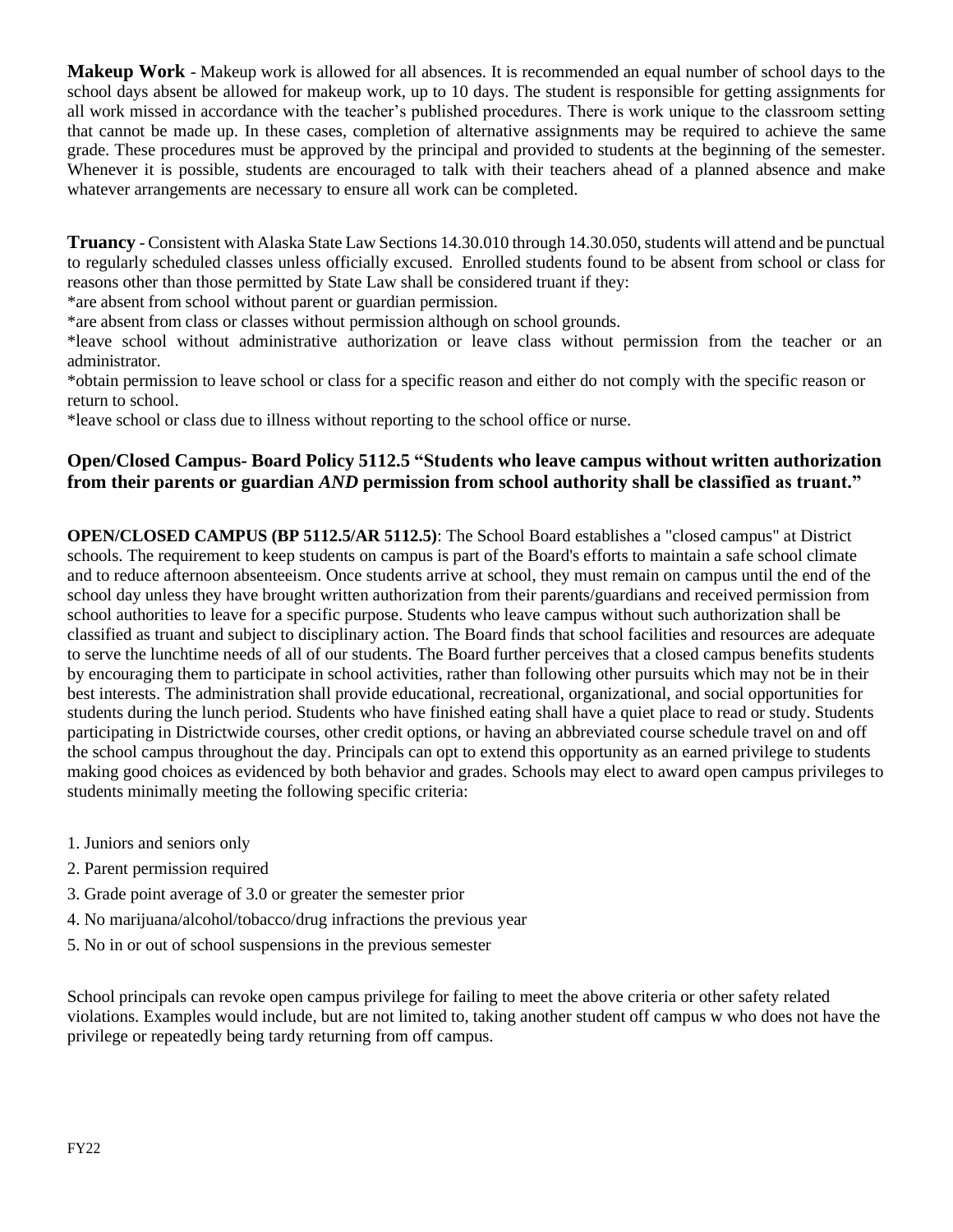## **DISCIPLINE PLAN**

One of the most important lessons education should teach is discipline. While it does not appear as a subject, it underlies the entire educational structure. It is the training that develops self-control, character, orderliness, and efficiency; and the key to good conduct and proper consideration for others. Everyone at PHS has the right to perform their work without interference from others. The work of students is learning, which includes academic, extra- curricular and social growth and development. The work of the school staff is to facilitate that education and to provide an optimum environment for learning. There is no place at PHS for anyone who promotes discrimination, tolerates its observed occurrence, or provides an environment in which discriminatory actions are ignored. Students and staff members with varied backgrounds, combined with a sound educational program, will promote a real appreciation of people's differences and similarities. It is recognized and appreciated that the vast majority of students at PHS demonstrate responsibility and caring for the school and its people.

An important part of education is the right to make decisions and the responsibility to accept the results of the choices one makes. Inappropriate behavior without consequence is not appropriate. The Discipline Plan lists the major behavior areas identified by staff, parents and students which interfere with education and with our efforts to provide a safe, positive, effective educational environment for students and adults.

The Discipline Plan also lists the disciplinary actions that may be taken for various infractions. It is not possible to cover every potential infraction, but the major behavior areas and the range of disciplinary consequences that may be imposed, are listed. The plan is a guideline and cannot describe all behaviors and consequences, nor can it describe the many positive activities used to help students to improve their behavior. In addition to PHS sanctions, students whose actions are a violation of state or federal law may be reported to the Palmer Police.

## **BEHAVIORS**

**AUTOMOBILE MISUSE**: Inappropriate use of an automobile on school property: includes parking, speeding, unsafe driving, and use of a vehicle to commit truancy.

**BUS MISCONDUCT**: Failure to follow bus rules and regulations (see District Handbook).

**CONCERTED ACTIVITY (CONSPIRACY TO COMMIT A CRIME OR BREACH THE PHS CODE OF CONDUCT):** Conspiracy is the crime of two or more people having an agreement with the intent to commit a crime or a breach of a code of conduct. To be liable for a disciplinary action these people must also make a plan with a [mutually agreed to] concerted act to complete that plan (Conspiracy is, today, what "aiding and abetting" used to be).

**CREATING A NUISANCE**: This includes littering, failure to properly store personal items, unreasonably impeding access o*r free movement within the building or other activities, which infringe on the rights of others and the orderly function of the school*.

**DEFIANCE OF AUTHORITY, WILFULL DISOBEDIENCE, & INSUBORDINATION**: Refusal to follow the reasonable requests of school personnel; refusal to identify himself / herself when requested; refusal to comply with disciplinary sanctions or refusal to report to disciplinary assignment (work detail, detention, etc.).

**DISORDERLY CONDUCT**: Abusive or vulgar language, be it verbally or non-verbally expressed through writings, drawings, behavior, or dress which is inappropriate for a public school environment and/or disruptive to the orderly operations of the school or class are not tolerated. Freedom of expression is assured for all community members. However, as directed by the Mat-Su Borough School District Handbook the manner of expression may not be vulgar, obscene, defamatory, neither promote nor advertise alcohol or drugs or substantially interfere with the rights of others or the education process.

**FIGHTING**: Having or threatening physical contact with another person with the intent to inflict harm or start a fight: includes "self-defense" when both parties were aware of an impending fight and failed to take the appropriate action or to notify school officials to prevent the fight from taking place.

#### **FORGERY, CHEATING, FALSIFYING INFORMATION, PLAGIARISM**: See PHS Honor Code.

**GANGS**: The District Student Handbook has determined that "whenever two or more students conspire or otherwise work in concert to commit an offense sanctionable under this policy...the seriousness of the policy is compounded...;" this behavior may be considered gang behavior. Persistent action such as wearing emblems, badges, symbols, signs, graffiti, and other things which are evidence or indicate membership or affiliation in a gang.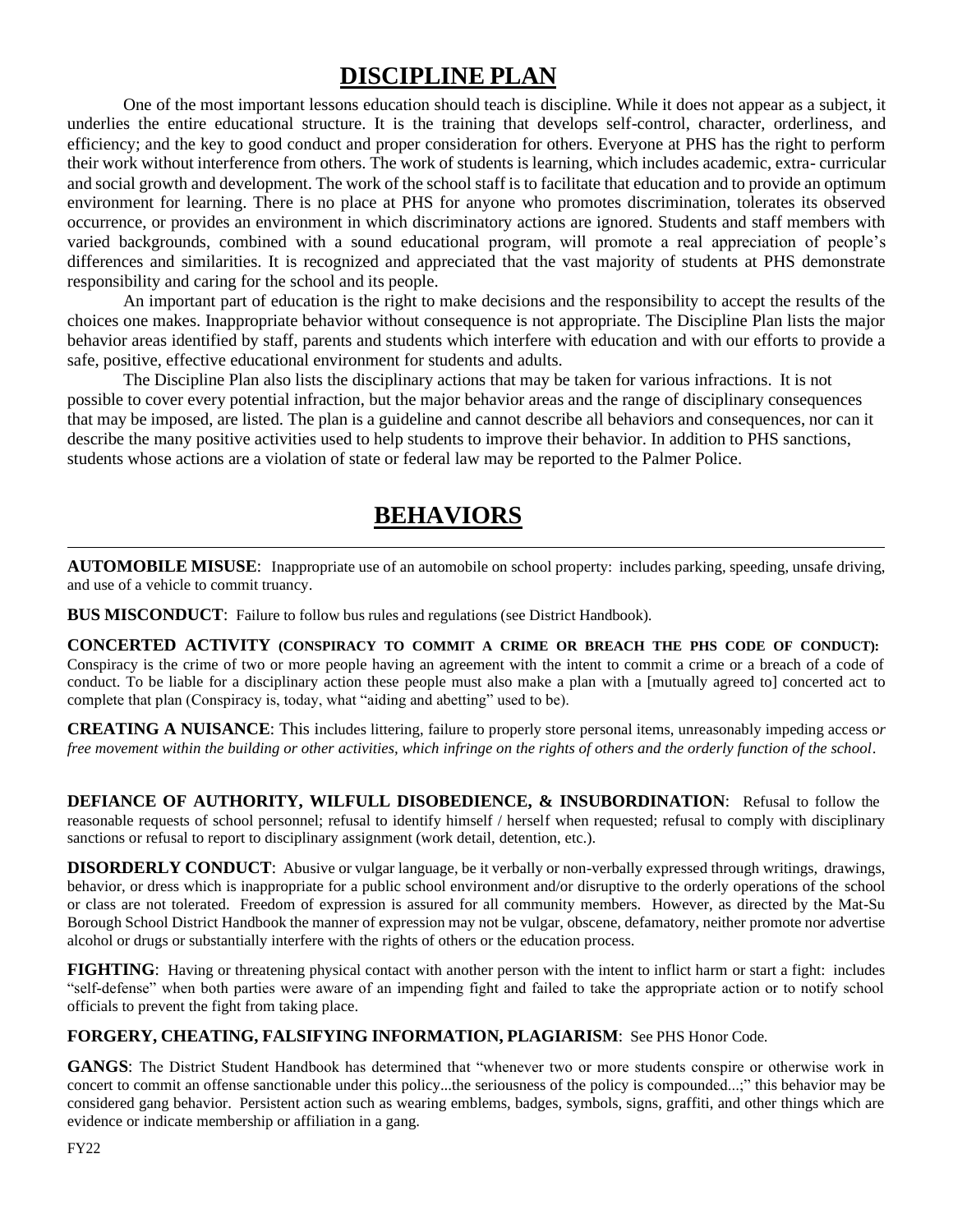**ILLEGAL / BANNED SUBSTANCES**: The use, possession, exchange, sale or being under the influence of alcohol, drugs, marijuana, inhalants, or other illegal substances while at school or while in attendance at school sponsored activities. This also includes substances that are legal but are look-alike substances to illegal ones. It also includes possession, use or exchange of drug paraphernalia.

**PHYSICAL ASSAULT**: Physical attack by one or more persons on another who does not wish to engage in conflict. Sexual assault includes any unwanted or inappropriate physical contact of a sexual nature.

**PUBLIC DISPLAY OF AFFECTION (PDA):** Any display of affection beyond hand holding is inappropriate in school or during school activities.

**RECKLESS ENDANGERMENT**: Engaging in an activity that endangers others; this includes, but is not limited to, throwing objects or running in crowded areas, irresponsible "horseplay," and any conduct that is unhealthy toward others.

**TARDINESS**: Not on time to class.

**THEFT**: Taking or removing property belonging to another person, organization, or the school without consent; includes transmitting or receiving property that is stolen.

**THREAT OR HARASSMENT:** Statements or actions, which are intended to intimidate or harass another person or persons; also includes "initiation" or "hazing" and extortion. Sexual harassment includes any unwanted or inappropriate sexual remarks or actions.

**TOBACCO/RELATED PRODUCTS (CIGARETTES, CIGARS, CHEWING TOBACCO, LIGHTERS, "VAPES"**

**ETC**): A student shall not possess, smoke, or use tobacco or other nicotine products on school property or at any school-related or school-sanctioned activity, on or off school property, as provided by law.

**TRUANCY**: Any absence from class, school or a school sponsored activity without the knowledge and consent of the student's parent/guardian and the administration. According to School Board Policy 5112.5, students who leave campus without written authorization from parents and permission from school authorities shall be classified as truant and subject to disciplinary action.

**VANDALISM**: Intentional destruction or defacing of objects or materials.

**WEAPONS**: The possession of guns, weapons, ammunition, knives, explosives or any device designed to shoot projectiles such as slingshots, BB/Pellet or paint pellet guns, dangerous implements or devices, incendiary bombs, chemical dispensing devices or firecrackers on the school campus, or the use of any object to inflict bodily injury to another person will result in expulsion from school for one year.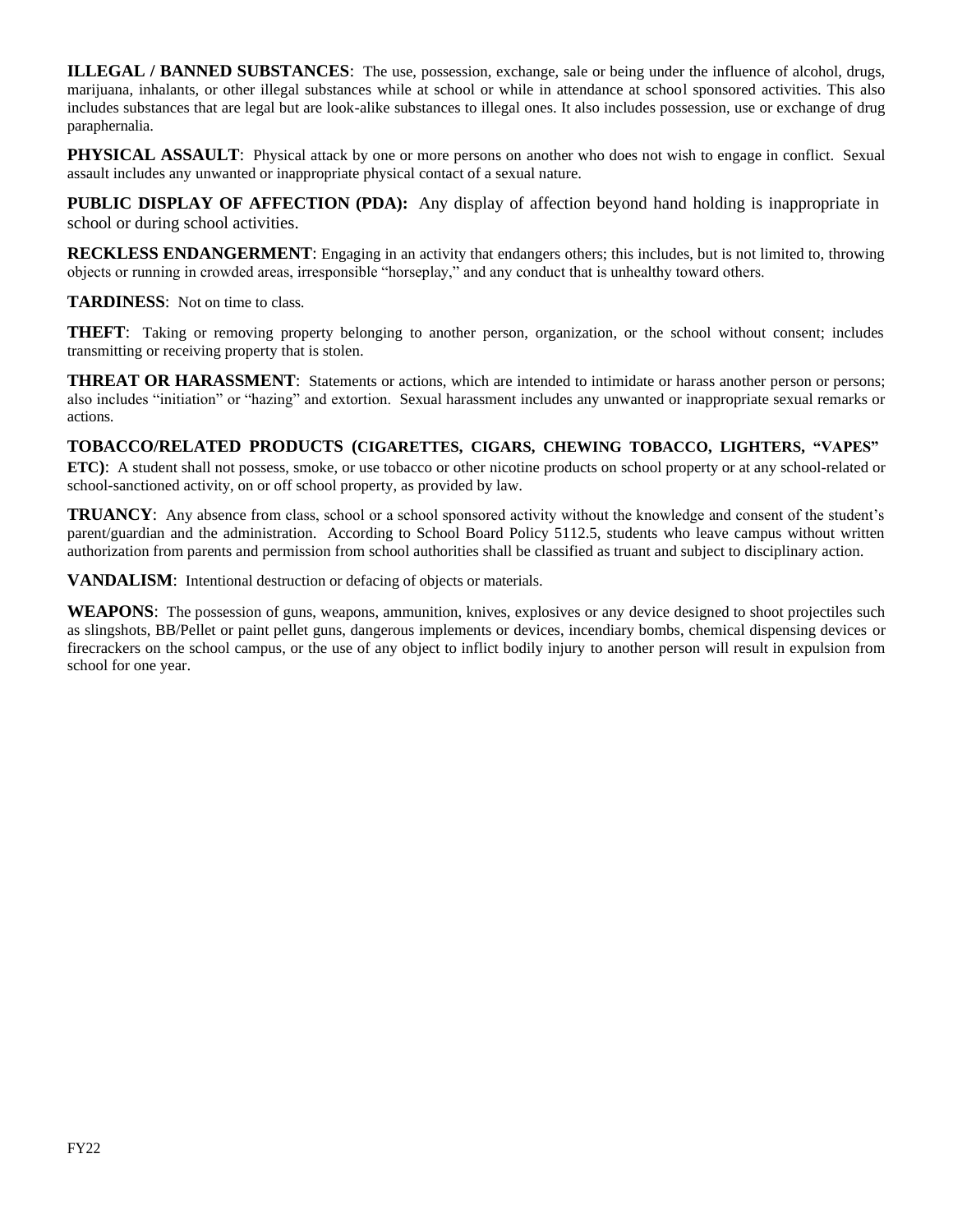## **DISCIPLINARY ACTIONS**

*LEVEL I: These actions may be taken by teachers for those behaviors that are under their direct control and all interventions listed should be used before LEVEL II interventions are requested.*

**INFORMAL TALK/WARNING**: A school staff member will talk to the student to try to reach an agreement regarding student behavior.

**PARENTAL INVOLVEMENT:** A parent or legal guardian is notified by telephone, personal contact or letter. A conference may be conducted between the student, parent or guardian, appropriate school officials, and other individuals.

**CLASSROOM WORK DETAIL**: A student may be assigned to a work detail under the teacher's supervision in the teacher's classroom.

**DETAINING STUDENTS:** A teacher, after having established that a student has committed an infraction, may detain the student after class or after school, or may assign a time for detention to be served in the teacher's classroom. (Teachers will ensure that students are not kept so that they are late to their next class.) Teachers may keep students after school with parental notification and parents may request a 24-hour delay in imposition of detention if the student uses district transportation.

Students who refuse to comply with the teacher's disciplinary assignments are considered to be willfully disobedient and shall be referred to the administration for further disciplinary action with a Level II intervention request.

**CONFERENCE**: A formal conference is held with the student, and one or more school officials. The parent/guardian may also be involved. During this conference, the student must agree to change his or her behavior prior to being readmitted to class.

#### *SEVERE CLAUSE*

#### *STUDENTS WHOSE BEHAVIOR IS DEEMED TO BE A DANGER TO SELF OR OTHERS WILL BE IMMEDIATELY REMOVED FROM CLASS AND ESCORTED TO THE ADMINISTRATION*

#### *LEVEL II: These actions require administrative implementation and/or approval.*

**CONFERENCE**: A formal conference is held with the student, and one or more school officials. The parent/guardian may also be involved. During this conference, the student must agree to change his or her behavior prior to being readmitted to class.

**REFERRAL TO INTERVENTION TEAM**: For some infractions, such as substance abuse, fighting or tobacco use, mandatory participation in counseling, support groups or treatment programs may be a condition for reentry into the regular school program.

**DISCIPLINARY REASSIGNMENT**: The reassignment of a student to a separate supervised environment away from usual activities within the school or different from the student's usual schedule. This may include referral to counseling, or a schedule change.

**INABILITY TO PARTICIPATE**: As a result of a student's behavior(s), their participation in extracurricular activities, use of hall passes, access to certain areas, or other school privileges may be impacted.

**IN-SCHOOL SUSPENSION (ISS)** {ISS will be used as available}**:** The student is excluded from regular classes and school activities and assigned to the designated ISS room. The ISS program requires that the student continue to work on class assignments and exhibit behavior as defined in the student handbook (see Behavioral Expectations of PHS Students).

**AFTER-SCHOOL WORK DETAIL**: The student will remain after school and assist with various tasks as assigned by administration. Note\* Parent pick-up may be required as bussing will not be available following the completion of after- school work detail.

**SHORT TERM SUSPENSION**: The student is excluded from school and all school related activities for a period of up to 10 school days. The student is informed that he/she is subject to a short-term suspension and may discuss his/her side of the situation with the appropriate school official. Parents will be notified of the action.

**LONG TERM SUSPENSION:** The student is excluded from school and school related activities for a period of more than 10 days. The student is informed that he/she is subject to a long-term suspension and may discuss his/her side of the situation with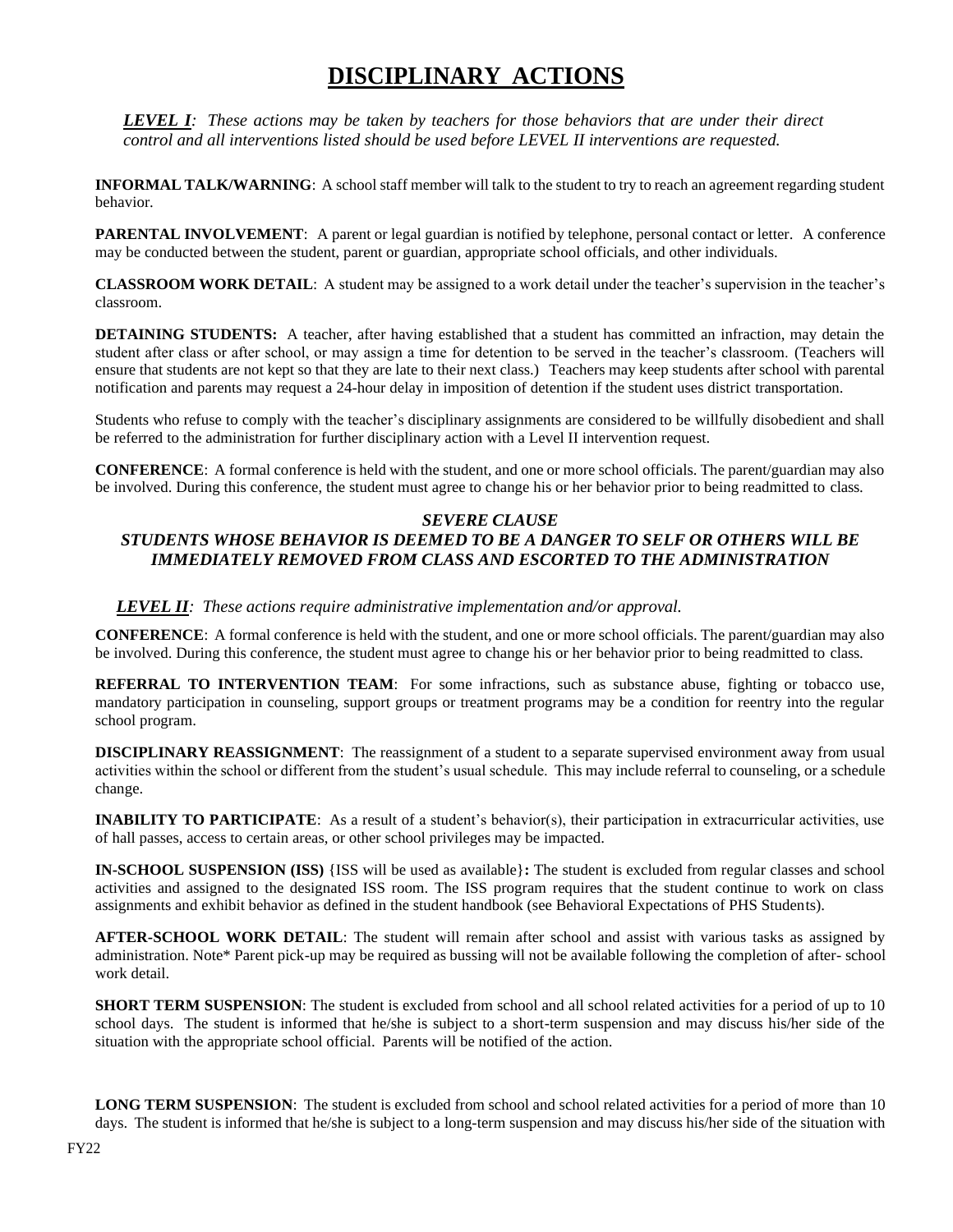the appropriate school official. The student and his/her parent or guardian will be notified of the pending action and information about his/her rights under due process will be provided.

**INTERIM SUSPENSION**: An interim suspension is used for students whose presence poses an immediate or continuing danger to persons or property or an on-going threat of disrupting the academic process. Immediate removal from school may occur. In such cases, the necessary hearing process shall follow as soon as is practical.

**Students suspended for any reason, who return to campus or attempt to participate in school or school activities without administrative approval are subject to further disciplinary action.**

**Staff members shall complete a Disciplinary Referral for inappropriate student action and submit it electronically to the appropriate entity so that a record of such action and the resulting consequences can be maintained in the students file.**

## **Palmer High School Recommended Discipline Sanctions**

| <i><b>Infraction</b></i>                                     | Recommended Sanction - First<br>Offense                                                                                  | Recommended Sanction -<br>Second Offense                                                                         | Recommended Sanction - Third<br>Offense                                        |
|--------------------------------------------------------------|--------------------------------------------------------------------------------------------------------------------------|------------------------------------------------------------------------------------------------------------------|--------------------------------------------------------------------------------|
| Behavior<br>Dishonesty                                       | Sanctions up to and including<br>suspension, at discretion of school<br>administration                                   | At discretion of school<br>administration                                                                        | At discretion of school<br>administration                                      |
| Dress Code<br>Violation                                      | Change of clothing article(s) in violation<br>and student conference                                                     | Change of clothing article(s) in<br>violation and parent contact                                                 | Change of clothing article(s) in<br>violation, parent contact and<br>detention |
| Fighting                                                     | Up to 10-Day Suspension                                                                                                  | 10-Day Suspension                                                                                                | Up to a Semester Suspension                                                    |
|                                                              |                                                                                                                          | May be appealed for reduction based<br>on completion of an Educational<br>Conference and plan for<br>improvement |                                                                                |
| Harassment                                                   | Up to 10-Day Suspension                                                                                                  | Minimum 10 Day Suspension                                                                                        | Up to Semester Suspension                                                      |
|                                                              |                                                                                                                          |                                                                                                                  |                                                                                |
| Illegal<br><b>Substances</b><br>(possession/<br>consumption) | * Minimum 10-Day Suspension up to<br>semester suspension                                                                 | * Semester Suspension                                                                                            | * Recommendation for Expulsion                                                 |
|                                                              | Suspension may be reduced by student<br>completion of Educational Conference and<br>compliance with E.C. recommendations |                                                                                                                  |                                                                                |
| Illegal<br><b>Substances</b><br>(distribution to<br>others)  | *Long-term Suspension, up to<br><b>Expulsion</b>                                                                         |                                                                                                                  |                                                                                |
| Insubordination<br>(direct and<br>wilful)                    | Conference and discipline sanction up<br>to and including suspension                                                     | Suspension                                                                                                       | Suspension                                                                     |
| Public Display of<br>Affections                              | <b>Student Conference</b>                                                                                                | Conference and parent contact                                                                                    | Conference, parent contact and<br>detention                                    |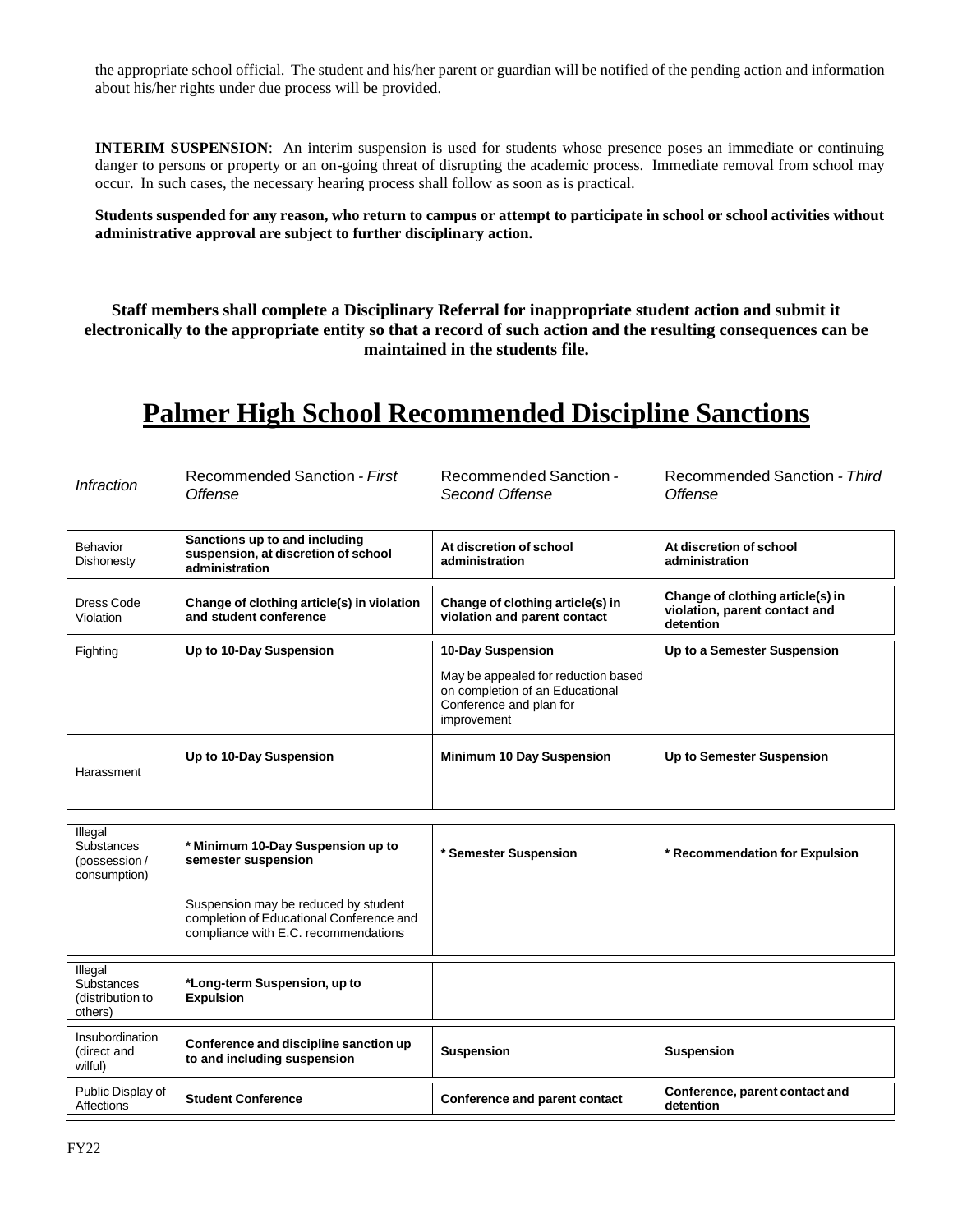| Death<br>Tobacco and          | * 3-Day Suspension                                                           | * 5-Day Suspension | *10-Day Suspension |
|-------------------------------|------------------------------------------------------------------------------|--------------------|--------------------|
| Threats of<br>Serious Harm or | * Sanctions up to and including long-<br>term suspension with loss of credit |                    |                    |

| Related<br>Products             |                                                                                        |                                           |                                           |
|---------------------------------|----------------------------------------------------------------------------------------|-------------------------------------------|-------------------------------------------|
| Truancy/<br>Campus<br>Violation | Conference and discipline sanctions up<br>to In-School Suspension/Work Detail          | <b>In-School Suspension/Work Detail</b>   | <b>In-School Suspension/Suspension</b>    |
| Vandalism                       | Sanctions up to and including<br>suspension, at discretion of school<br>administration | At discretion of school<br>administration | At discretion of school<br>administration |
|                                 | Restitution for repair is to be part of the<br>sanction                                |                                           |                                           |
| Weapons                         | Up to Semester Suspension                                                              | <b>Semester Suspension</b>                | <b>Semester Suspension</b>                |
|                                 | May be appealed for reduction based on<br>plan for improvement                         |                                           |                                           |

**\*District prescribed sanction. Recommended sanctions may be modified at the discretion of administration.**

## Palmer High School Late Policy *Student Information*

At Palmer High School we value the education of the student. Therefore, it is imperative that your student be present in class on time and prepared with required materials every class period. If a student is late to class, it is expected they enter class with a pass from the front office.

Our late policy is as follows per nine week period (quarter):

 $1<sup>st</sup>$  tardy = Written Warning (logged into the tardy system)

 $2<sup>nd</sup>$  tardy = Written Warning

 $3<sup>rd</sup>$  tardy = Written Warning

- $4<sup>th</sup>$  tardy = Lunch Detention
- $5<sup>th</sup>$  tardy = Lunch Detention
- $6<sup>th</sup>$  tardy = In School Suspension (ISS)/Work Detail

**Subsequent tardies will result in further disciplinary action (e.g. parent conference or Out of School Suspensions)**

If you are late to class, you must report to the Main Office where you will be issued a pass to class and **an administrative consequence if you have been late for class more than three times during the quarter.**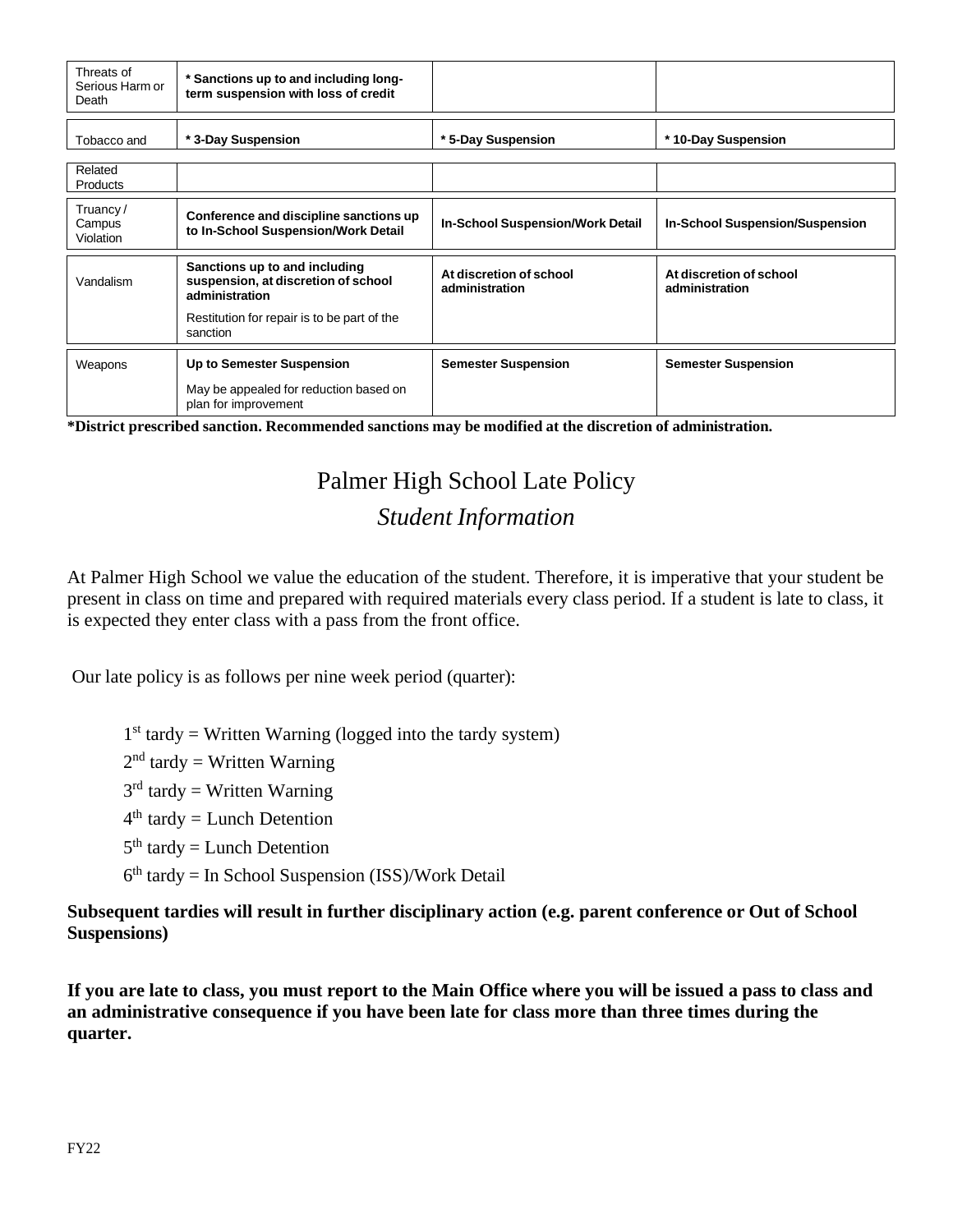## *PHS Honor Code*

#### *"Honor is doing what is right, even when no one is looking"*

### **Preamble**

Palmer High School offers a quality education that cultivates the virtue of *honor*, a sense of personal responsibility, and respect for property, self and others. Students are expected to demonstrate these virtues on the playing fields, in the classroom, and at school events. The *honor code* is central to our tradition of excellence at Palmer High School.

**The Code**

As a member of Palmer High School community, I pledge to conduct myself at all times honorably, in a way that shows pride in myself, my family, my school, and my community. I pledge to uphold the following standards of the Palmer High School *Honor Code*:

❖ **Respect For Academic Honesty in all my scholastic efforts.** I will, at all times, use my best efforts to accomplish the highest academic achievement of which I am capable. I will not cheat, represent the work of others as my own, or allow others to copy my work or plagiarize.

❖ **Respect For Others in all my words, expressions and actions.** I will – be courteous to teachers, staff and fellow students, refrain from hurtful remarks and respect people's privacy.

❖ **Respect For Property at all times.** I will take pride in my campus and go out of my way to see that my school maintains its quality and appearance to a level in which I can take pride. I will not steal, deface, destroy or litter. At all times I will treat my school and the property of others as private -- not to be touched without their permission

❖ **Respect For Myself in everything I do.** I understand that my academic work, my conduct with others, my attitude towards property, my personal *honor*, and the *honor* of my school community are my personal responsibility. I am responsible for personally upholding the *Honor Code* and for assisting other students in fulfilling their commitment to do likewise. I accept my responsibility not to passively participate in a violation by allowing it to continue without taking some positive action.

### **Staff Academic Integrity**

The substantive standards of academic honesty stated in this policy apply, naturally, to staff members; all members of the Palmer High School community are expected to act according to the highest principles of academic and personal integrity.

### **Honor Code Definitions**

This *honor code* calls for a commitment from staff and students. Below are some areas encompassed by the *code* (for each of the areas, the definitions and examples include, but are not limited to, the items listed);

**Cheating:** Willfully giving to or receiving from other students -- unauthorized, unfair, dishonest, or unscrupulous advantage in school work.

EXAMPLES:

- ❖ The use of talking, signs, or gestures during a quiz or test.
- ❖ Unauthorized use of study aids, notes, books, data, or other information.
- ❖ Copying from another student or allowing the copying of an assignment.
- ❖ Submission of pre-written writing assignment at times when such assignments are supposed to be written in class.
- ❖ Passing to others, a test or quiz during a class period, or from one class period to another class period with the same teacher.
- ❖ Illegally exceeding time limits on timed tests, quizzes, or assignments.
- ❖ Sabotaging the projects or experiments of other students.
- ❖ Unauthorized use of calculators, cell phones or any electronic devices such as watches, palm pilots, etc.
- ❖ Computer fraud.

**Plagiarism:** The representation of the ideas or work of another person as one's own.

Examples include:

- Submitting an examination, paper, homework assignment, or other project (laboratory report, artistic work, computer program, etc.) that was created entirely or partially by someone else.
- Failure to use quotation marks to signal that one is using another person's precise words.
- Failure to identify (cite) the source of quotations and paraphrases.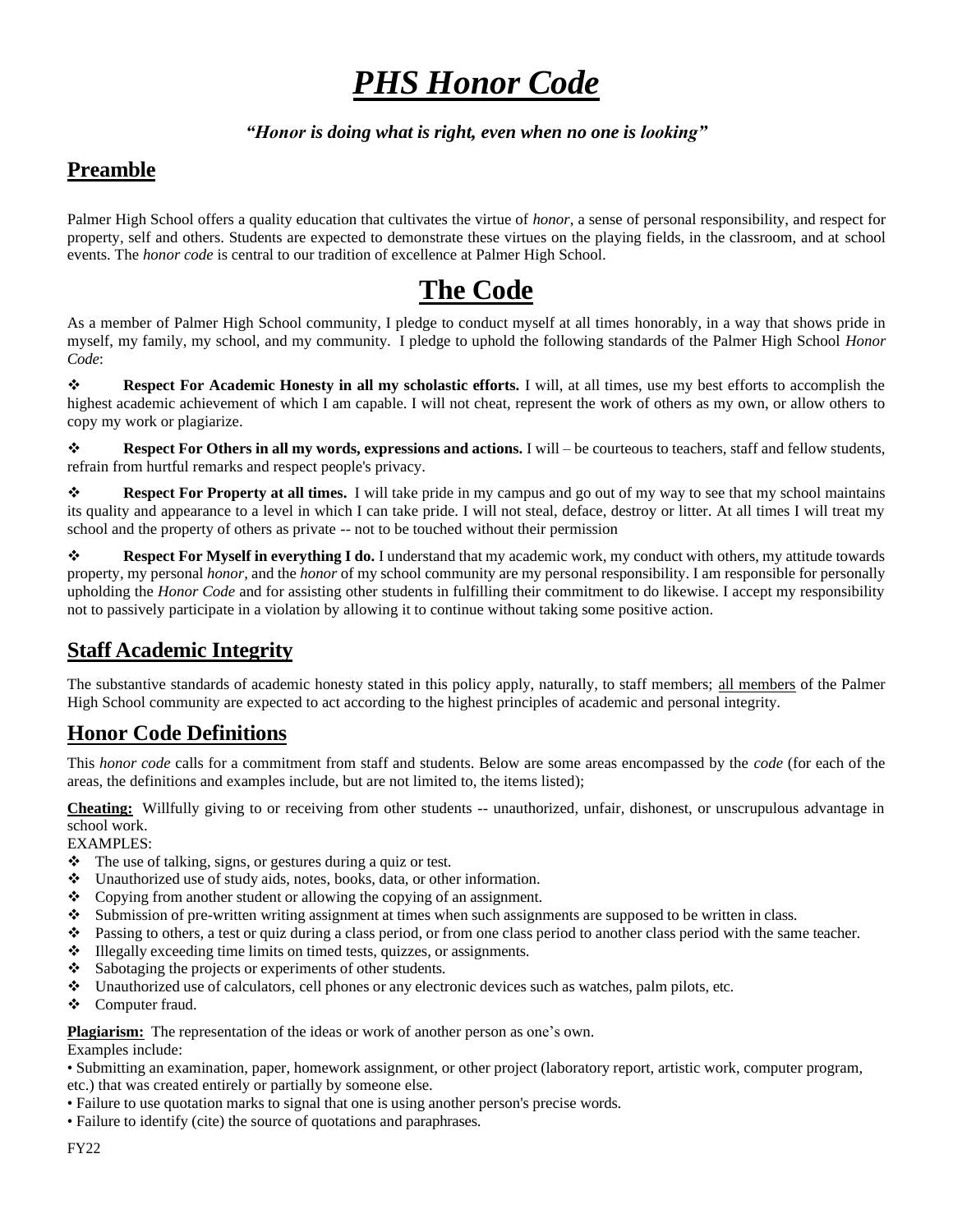• Failure to identify the source of the elements of a nonverbal work (for example, a painting, dance, musical composition, photograph/image, or mathematical proof) that are derived from the work of others.

**Lying:** Willfully reporting an untruth or falsehood (deceit, attempted deception, or fraud) or not reporting a truth of interest, in an oral or written statement.

EXAMPLES:

- ❖ Failing to give accurate or complete information to a teacher.
- $\bullet$  Feigning illness to gain extra preparation time for tests, quizzes, or assignments and listing fictitious reference sites.

**Theft:** Taking or appropriating the school work or materials of another individual or organization, or the instructional materials of a teacher, without the right or permission to do so and with the intent to keep or improperly use. EXAMPLES:

- ❖ Stealing copies of tests or quizzes.
- ❖ Illegitimately accessing the teacher's answer key for tests or quizzes.
- ❖ Stealing the teacher's edition of the textbook.
- ❖ Stealing another student's homework, notes, handouts, or property.

**Vandalism:** Destruction or defacing of personal or public property.

EXAMPLES:

- ❖ Destruction or defacing school furniture, lockers, electronics, athletic equipment, vending machines, and all other school equipment.
- ❖ Destruction of another's notebook, apparel, electronic device, etc.

**Forgery:** Forging the signature of a Parent/Guardian, a school employee, or a Physician (or any Professional individual); on a letter, or on any other document.

EXAMPLES:

- ❖ Passes
- ❖ Progress / Grade Reports
- ❖ Parent letters
- ❖ Permission slips
- ❖ Birth certificates, Medical documents, or other legal documents

**General Misconduct:** Willful disobedience, insubordination, harassment, disorderly conduct, possession of illegal substances, and concerted activity.

EXAMPLES:

- ❖ Dress code violation.
- ❖ Instigating a fight.
- ❖ Failing to stop misconduct by others, when it is possible to do so.
- ❖ Harassing of peers or staff in any form.
- ❖ Possessing, exchanging, consuming, and/or being under the influence of any illegal substances.
- ❖ "Minor" misbehaviors that are a part of a pattern of misconduct.

#### **Procedures resulting from violations of the** *Honor Code*

**Overview:** All alleged offenses against the *Honor Code* will be investigated by the appropriate staff member(s). Parents will be notified and the incident will be documented in the student's file. Consequences will be imposed upon agreement by staff members involved; examples of these include but are not limited to the following:

- $\checkmark$  Reprimanding the student orally or in writing.<br>Requiring work affected by the academic dish
- Requiring work affected by the academic dishonesty to be redone.
- $\checkmark$  Administering a lower or failing grade on the affected assignment, test, or course.<br>Removing the student from the course.
- $\checkmark$  Removing the student from the course.<br>Removing the student from clubs, boar
- $\checkmark$  Removing the student from clubs, boards, teams, etc., related to school.<br>Imposing probation or suspension; or recommending expulsion.
- $\checkmark$  Imposing probation or suspension; or recommending expulsion.<br> $\checkmark$  Placing a temporary or permanent potation on the student's perm
- Placing a temporary or permanent notation on the student's permanent academic record indicating suspension or expulsion due to academic misconduct.
- $\checkmark$  Reporting incidents of misconduct to appropriate law enforcement officials. Prosecution may ensue if the incident involves the commission of a crime (e.g., breaking into an office or building, stealing an examination, etc.).